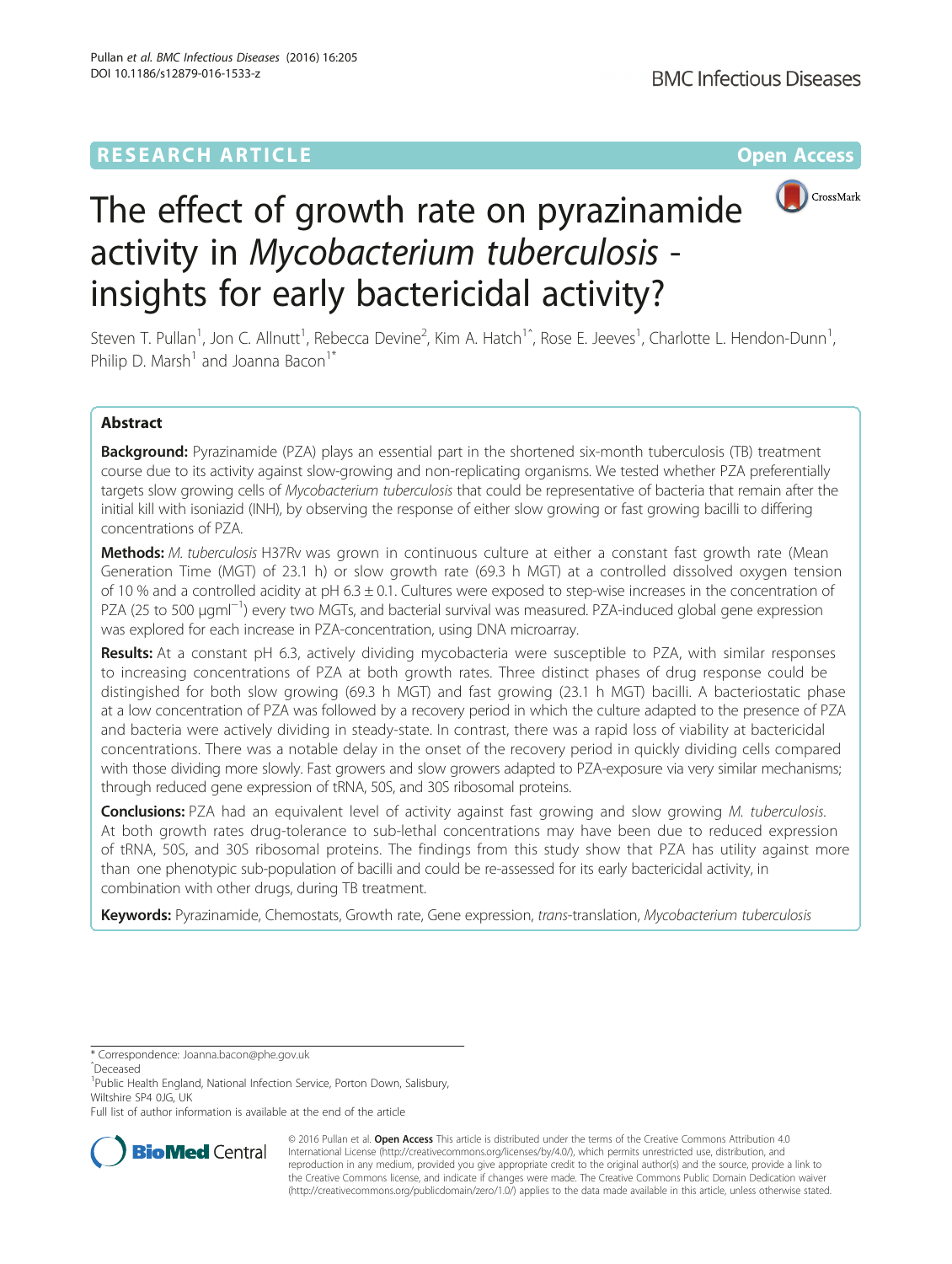## Background

An important aim for improving TB treatment is to shorten the period of antibiotic therapy without increasing relapse rates or encouraging the development of antibiotic-resistant strains. Pyrazinamide (PZA) is a key component of front-line chemotherapy against Mycobacterium tuberculosis (M. tuberculosis). It is thought to play an essential role in the shortened 6-month treatment course [\[1](#page-9-0), [2](#page-9-0)] due to its ability to act upon the slowgrowing drug-tolerant organisms or antibiotic resistant organisms that emerge following treatment with the other front-line drugs, isoniazid (INH) and rifampicin.

In vitro, PZA is still far less potent than in vivo [\[3](#page-9-0)] and its activity against actively growing bacteria in buffered growth media has been found to be extremely low, but increases against stationary phase bacteria either under acidic conditions or if the expression of PZAactivating enzyme, PncA, is artificially increased [\[4\]](#page-9-0). Previously, Zhang et al., [[5\]](#page-9-0) exposed 4-day and 3-month old cultures to PZA for 3 days and found that the 4-day old cultures were four-fold less susceptible to PZA than the stationary phase cultures. Hu et al., [\[6](#page-10-0)] also demonstrated that 100-day old static cultures were more susceptible to PZA than 4-day and 30-day old cultures. Our aim was to determine the direct impact of growth rate on the activity of PZA (in a controlled system where the pH is fixed) and ascertain whether growth rate impacts the PZA concentration at which the antibiotic is bacteriostatic or bactericidal against M. tuberculosis. We observed populations of either slow growing (constant 69.3 h mean generation time) or fast growing bacilli (constant 23.1 h mean generation time) in their response to the effects of PZA exposure, using controlled and defined growth in chemostats [[7, 8\]](#page-10-0).

In vivo, PZA is thought to have a sterilising effect against tubercle bacilli in inflammatory lung lesions, where the pH is acidic (pH 5.5-pH 6.0) [[9\]](#page-10-0). During in vitro studies of PZA activity, the acidity of the growth medium is difficult to control in batch culture and acidified medium is necessary for the susceptibility testing of PZA against M. tuberculosis. The optimal pH for the activity of PZA in vitro is pH 5.6 [\[5](#page-9-0)]. However, previously it has been shown that *M. tuberculosis* would not grow below pH 5.8 in a hollow fibre model [\[10\]](#page-10-0), indicating that non-dividing cells are always likely to be the target organism in every PZA susceptibility assay that uses pH 5.6. Previously, we observed that fast growing cells in continuous culture washed out over a period of a few days after the pH was reduced to a controlled acidity level of pH 6.0, the optical density dropped from  $2.0_{540nm}$  down to  $0.2_{540nm}$  within 48 h [\[11\]](#page-10-0). The lowest acidity level that *M. tuberculosis* could be maintained at in steady-state growth and at a mean generation time of 23.1 h, was pH 6.2 in chemostat culture. Consequently, a similar pH was used in the current studies to enable M. tuberculosis to be grown under controlled environmental conditions in a chemostat at either constant slow or fast growth rates.

The major advantage of continuous culture is that it allows the growth-rate, pH, and oxygen tension to be accurately controlled, and single parameters to be varied independently of each other [[7, 8, 12, 13](#page-10-0)]. Using this approach it was possible to observe the effect of different and controlled growth-rates upon PZA activity in vitro, under defined growth conditions, and at controlled oxygen tension and acidity levels. As shown previously [\[8](#page-10-0)], such precise control over environmental conditions is ideal for observing transcriptional responses of M. tuberculosis to PZA exposure when grown at different rates. A better understanding of the phenotype of the populations that PZA targets, the in vivo conditions under which it is active, and the mode of action of the drug, will enable us to develop improved assays for testing combinations of antibiotics that include PZA.

## **Methods**

#### Strains, media and antibiotic

M. tuberculosis strain H37Rv (NCTC 7416) was used in all experiments. Stock cultures were routinely propagated on Middlebrook 7H10 + OADC agar plates at 37 °C for 3 weeks. Chemostat cultures were grown in CAMR Mycobacterium medium (CMM Mod2) [\[14\]](#page-10-0). PZA was purchased from Sigma (P7136) and working stocks of 10 mgml<sup>-1</sup> were prepared in water and frozen at  $-20$  °C.

## Mycobacterial culture at different growth rates, and exposure to PZA

M. tuberculosis (strain H37Rv) was grown in chemostats under controlled conditions as described previously [\[8](#page-10-0)] in CMM Mod2 [\[14](#page-10-0)], (which contained glycerol as the limiting nutrient), in a culture volume of 500 ml. Two independent continuous cultures were performed at two different growth rates to give a total of four cultures. Mean generation times (MGT) of either 23.1 h (fast growth) or 69.3 h (slow growth) were achieved by manipulating the dilution rates of the culture medium to 0.03 h−<sup>1</sup> or 0.01 h−<sup>1</sup> , respectively. Steady-state cultures were established under defined and controlled conditions at pH 6.3, at a temperature of 37 °C and at a dissolved oxygen tension of 10 % [\[8](#page-10-0), [12](#page-10-0)]. pH control was not imposed intially and was commenced when the culture optical density ( $OD_{540nm}$ ) rose above 2.0. Once pH control was initiated, 1 M HCl was added automatically in response to a pH reading higher than the desired setpoint. The pH was monitored constantly by an in situ probe (Broadley James). Once the culture density reached the level required, the pH setpoint was gradually lowered by 0.1 pH units per MGT, until pH 6.3 was reached. All cultures were controlled at pH 6.3 by the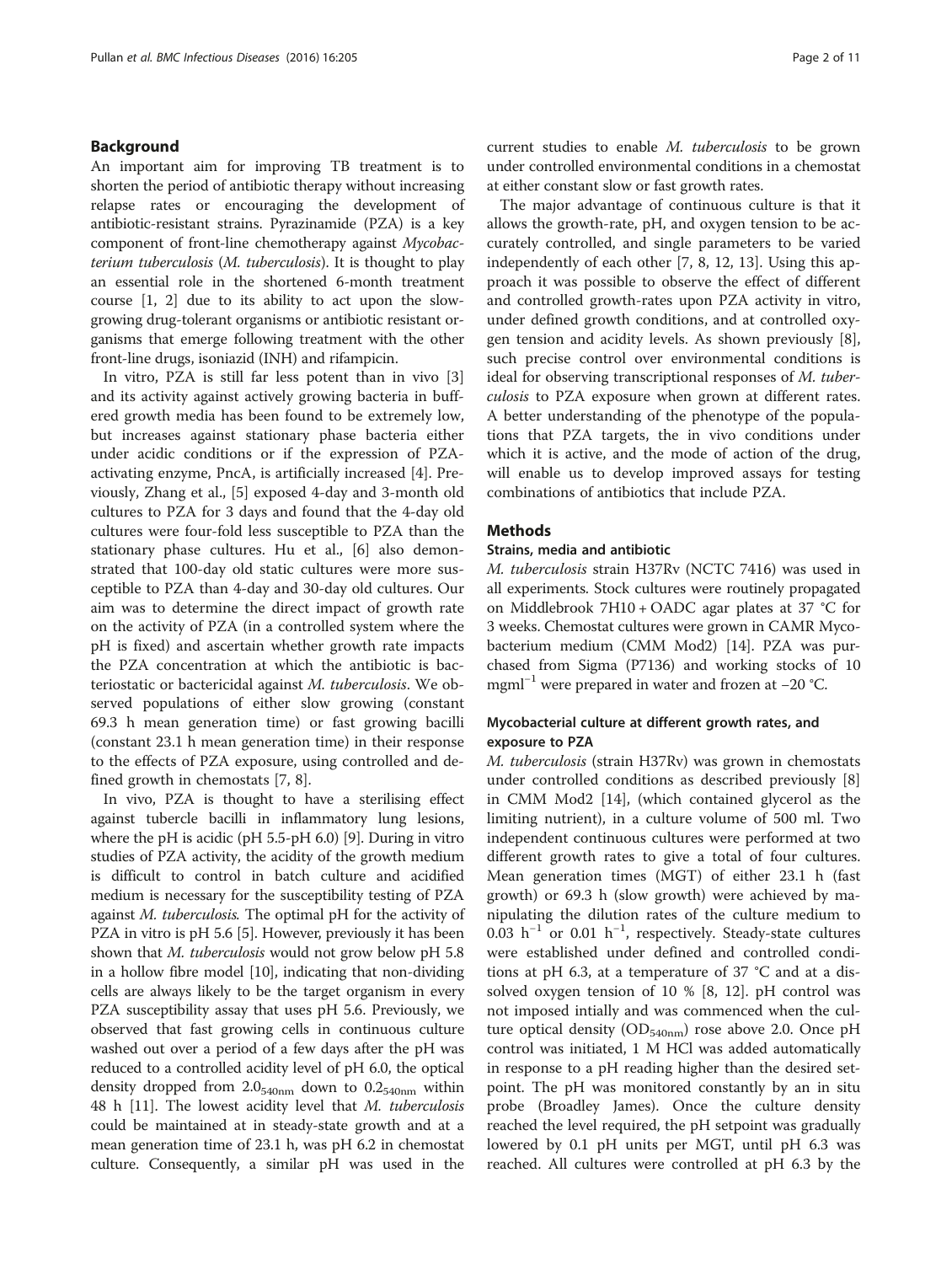addition of 1 M HCL, in a steady-state, as defined by turbidity and cell viability, for a minimum of 5 MGT prior to the onset of PZA-addition [\[11\]](#page-10-0). PZA was added through the sample port, the medium line was simultaneously drained, and the supply was switched over to medium containing PZA at the appropriate drug concentration. The antibiotic was added to the culture vessels in step-wise increases in the concentration of PZA (25 to 500  $\mu$ gml<sup>-1</sup>) every 2 MGTs.

## Viability assays

The viabliity of cultures were assessed by preparing decimal dilution series of culture samples in triplicate using sterile phosphate buffered saline as the diluent and plating 100 μL aliquots of each dilution onto Middlebrook 7H10 + OADC plates, in triplicate. The plates were incubated at 37 °C for 4 weeks before colony forming units (cfuml−<sup>1</sup> ) were enumerated.

#### RNA extraction

For each time-point, 20 ml of culture were harvested for RNA extraction. Extractions and DNase digestion were performed as described previously [[8, 12](#page-10-0)]. Samples were added to 4 volumes of guanidine thiocyanate (GTC) lysis solution (5 M GTC; 5 % lauryl sarcosine; 25 mM Trisodium citrate; 0.5 % Tween 80) and incubated at room temperature for 1 h. The sample mixture was centrifuged for 15 min at  $1935 \times g$  and the supernatant discarded. The pellets were re-suspended in 1.2 ml of Trizol (Invitrogen 15596018) and mixed thoroughly. The sample was transferred to a 2 ml tube containing 0.5 ml of 0.1 mm silica beads (Fisher Scientific MBR-247-105B) and lysed using a reciprocal shaker (FastPrep FP120) for 45 s at a speed of 6.5. The supernatant was transferred into a tube containing 240 μl of chloroform and shaken vigorously for 20 s. This solution was centrifuged at  $2415 \times g$  for 10 min. The aqueous phase was removed and added to 600 μl chloroform, shaken vigorously for 20 s and centrifuged for 10 min at  $2415 \times g$ ; this process was then repeated. Following the second chloroform precipitation, the aqueous phase was added to 600 μl isopropanol plus 60 μl sodium acetate (Sigma Aldrich S7899) and frozen at −70 °C overnight. Total RNA was isolated from the extractions using the mirVana™ miRNA Isolation kit (Agilent AM1561) and DNase I-treated using the DNA-free™ kit (Ambion® AM1906) as per the manufacturer's instructions. RNA was quantified using a nanodrop 3000 and the quality assessed on an Agilent 2100 bioanalyzer (Agilent Technologies, CA, USA with an Agilent RNA 6000 Nano Kit (Agilent, 5067-1511).

#### RNA labelling

RNA was labelled using the Kreatech ULS™ Fluorescent Labeling Kit for Agilent arrays (Kreatech EA-023) as described previously [[8\]](#page-10-0). The labelled RNA was fragmented by adding 2 μl 10× fragmentation buffer, incubating for 15 min at 70 °C, then adding 2 μl stop solution (Ambion® AM8740). Labelled RNA (20 μl) was added to 27.5 μl Kreatech blocking reagent (Kreatech EA-023), 55 μl of 2× Hybridisation buffer and 7.5 μl of molecular grade water. Arrays were hybridised overnight at 65 °C, then washed in Gene Expression wash buffer 1 (Agilent 5188-5327) for 1 min at room temperature with agitation, then in Gene Expression wash buffer 2 for 1 min at 37 °C with agitation. Slides were scanned immediately using an Agilent Scanner.

## Transcriptomic analyses

Whole genome gene expression analyses were performed. Microarray experiments were performed using a custom Agilent tiling array with 180,000 60-mer oligos evenly tiled across the M. tuberculosis H37Rv genome. Features were extracted from the array images using Agilent Feature Extraction Software (v10.7) with local background correction. Probes were first filtered to only include those covering annotated genes. Intensity values were normalised and analysed using GeneSpring software (version 12.6 GX). Firstly, quantile normalisation was applied across the combined slow and fast growth rate datasets, followed by baseline transformation to the median of all samples and averaging of the expression level of all probes across each open reading frame. A 2 way ANOVA (using a p-value cut-off of  $P \le 0.05$  and growth rate and MGT as conditions) was used to identify significantly differentially expressed genes. A further filter was applied to select genes with at least a two-fold change in gene expression between time-points of interest. Gene lists derived from all pairwise comparisons can be found in the Additional file [1.](#page-9-0) Raw data are deposited at ArrayExpress [\[15\]](#page-10-0) under the accession number E-MTAB-4093.

#### Results & discussion

## The effect of growth rate on the sensitivity of M. tuberculosis to PZA

M. tuberculosis cultured at a fast growth rate showed a similar response to increasing concentrations of PZA as slow growing bacilli. Duplicate cultures at either a fast growth rate (MGT of 23.1 h) or slow growth rate (MGT of 69.3 h) achieved a steady state in which the total viable cell numbers remained constant at  $1 \times 10^8$  cfuml<sup>-1</sup> and  $7 \times 10^7$  cfuml<sup>-1</sup>, respectively, for a minimum of 5 MGT, at a controlled pH of 6.3 (Fig. [1](#page-3-0)).

The cultures were exposed to sequential increases in the concentration of PZA in a step-wise manner every 2 MGTs and bacterial survival was measured. The levels of PZA used were 25, 50, [1](#page-3-0)00, 250 and 500  $\mu$ gml<sup>-1</sup> (Fig. 1). The washout rate of the chemostat (the theoretical rate at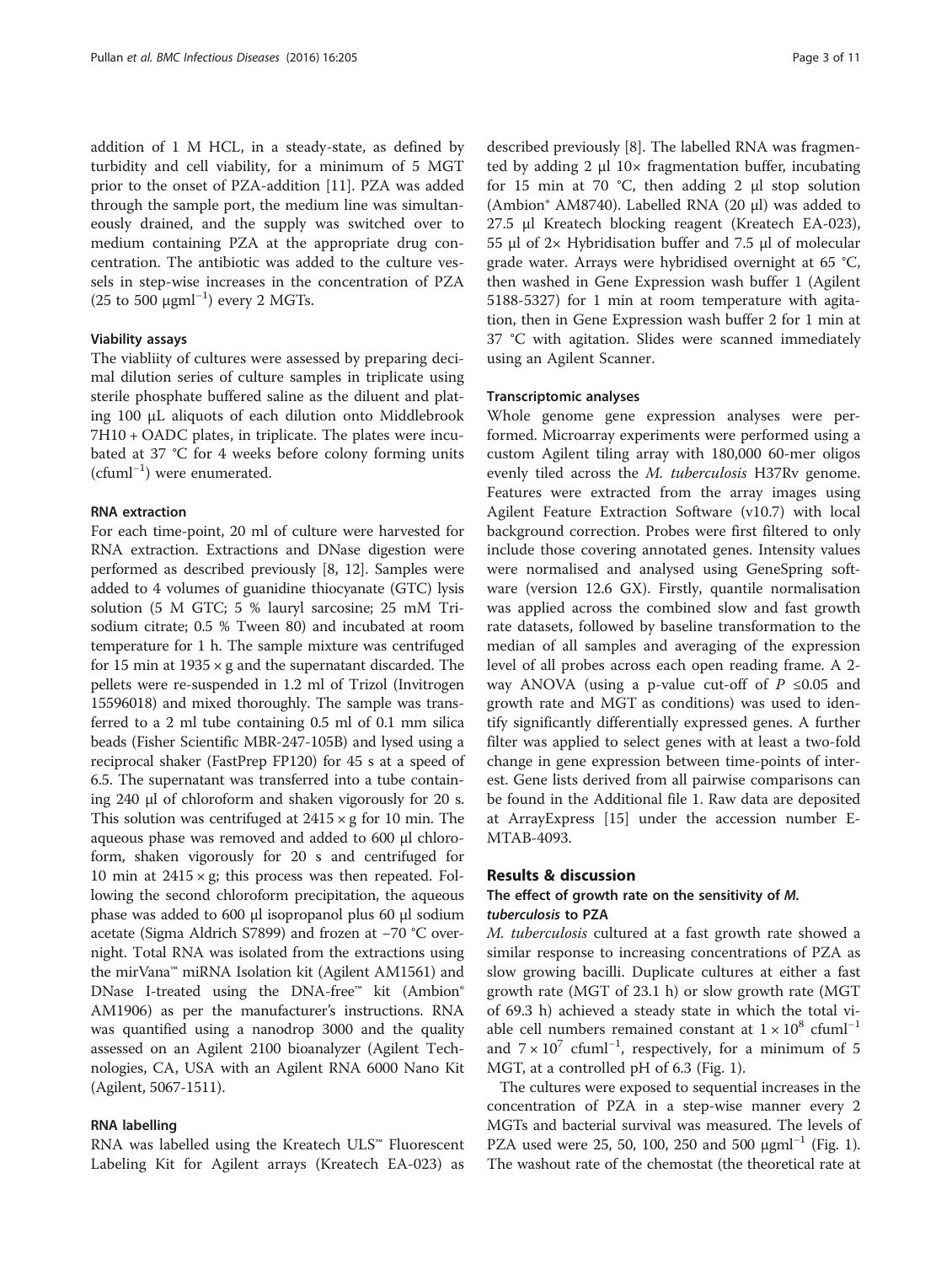<span id="page-3-0"></span>

Mycobacterium tuberculosis H37Rv growing at either a slow growth rate (69.3 h mean generation time (MGT); Panel **a** or a fast growth rate (23.1 h MGT; Panel **b** The cultures were exposed to sequential increases in the concentration of PZA in a step-wise manner every 2 MGTs and bacterial survival was measured. The levels of PZA used were 25, 50, 100, 250 and 500 µgml<sup>-1</sup>; these concentrations are indicated on each graph between the vertical dotted lines to show each exposure period. Each growth rate was cultured in duplicate (solid and dashed black lines). The washout rate of the culture system is represented by the gradient of the dashed red lines. A reduction in bacterial number (cfuml−<sup>1</sup> ) that followed this rate was indicative of a bacteriostatic drug effect. A more rapid rate of loss of viable cells indicated a bactericidal effect, and a less rapid rate indicates a sub-inhibitory effect. The limit of detection (LOD; defined as the level calculated from the presence of a single colony in one technical replicate) is indicated by the line labelled LOD. The time-points for which transcriptional analyses were performed are indicated as follows: i) pre-PZA phase, ii) bacteriostatic phase (4 h after the addition of 25 µgml<sup>−1</sup>) iii) early recovery phase (4 h after the addition of 100 μgml<sup>-1</sup> PZA) and iv) late recovery phase (2 MGT after the addition of 100 μgml<sup>-1</sup> PZA)

which non-dividing cells are removed from the culture by dilution) is indicated in Fig. 1 by the red dotted line. A reduction in the bacterial numbers that followed this rate was indicative of a bacteriostatic drug effect. A more rapid rate in the loss of bacteria indicated a bactericidal effect, and a less rapid rate indicates a sub-inhibitory effect.

Actively dividing mycobacteria were susceptible to PZA, and slow and fast growing bacteria were affected similarly (Fig. 1a & b, respectively). Both fast and slow growing bacilli showed an approximately log-fold reduction in bacterial numbers following exposure to just 25 μgml−<sup>1</sup> PZA, which equated to an approximately 90 % decrease in cfuml−<sup>1</sup> after 2 MGT (Fig. 1), after which time the growth rate was reestablished. The rate of intial loss of bacterial numbers from the system was of a similar magnitude to the washout rate and was indicative of a bacteriostatic drug effect and a minimum inhibitory concentration (MIC) of  $≤25 \mu gmL^{-1}$ . This MIC agrees with previous findings by Gumbo et al., in 2009 [[10](#page-10-0)] using the hollow fibre. Curiously, they deduced a similar MIC at a lower level of acidity of pH5.8. They also observed a lack of killing for four days post PZA-exposure.

Following the increase in PZA concentration to 50 μgml−<sup>1</sup> , a plateauing in cell titre occurred in the slow growth rate cultures, at ~  $1 \times 10^{7}$ cfuml<sup>-1</sup> (Fig. 1a, approximately 10 % of pre-antibiotic viable cell levels). The slow growers had adapted to the presence of PZA and remained in steady-state for 4 MGT through a further increase in PZA to 100 µgml<sup>-1</sup>. The fast growth-rate cultures continued to lose viability during exposure to 50 μgml<sup>-1</sup> but then followed a similar but delayed response by plateauing in their cell number between 100 and 250  $\mu$ gml<sup>-1</sup> PZA (Fig. 1b). When the PZA concentration reached 250  $\mu$ gml<sup>-1</sup> the bacterial numbers fell in the fast growing cultures (Fig. 1b) to approximately 1 % of original pre-PZA levels after 2 MGTs, which continued following the increase to 500 μgml<sup>-1</sup>. It is not possible for us to say whether a PZA concentration of 250  $μgml<sup>-1</sup>$  was also bactericidal for the slow growth cultures (Panel a, Fig. 1) as after one MGT at that concentration the bacilli in these cultures were still dividing. Death of the slow growers was observed between 7MGT and 10 MGT. However, this may have been from exposure to a PZA concentration of 500  $\mu$ gmL<sup>-1</sup> and not 250  $\mu$ gmL<sup>-1</sup>. A time-point at 8 MGT was included for the fast growers but not the slow growers. This time-point provides critical information for us to be able to conclude that bacilli at each growth rate were sterilised by the same concentration of PZA. It appears that the fast growers could have been killed at a lower PZA concentration than the slow growers but further time-courses would need to be performed to be certain of this. By the end of the PZA-exposure time-course (10 MGT), less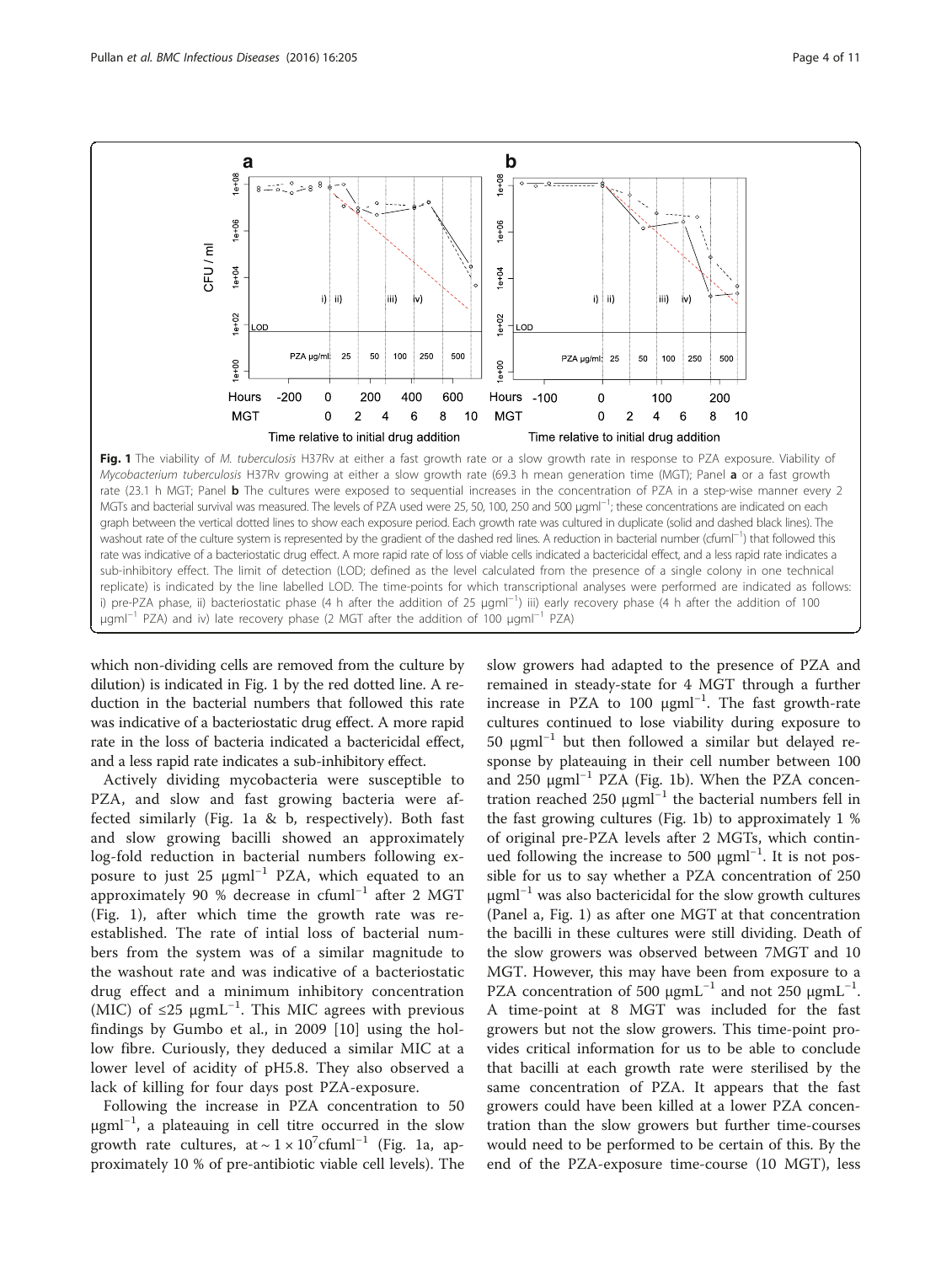than 0.1 % of the original viable cell population was remaining in all cultures. The results show that high concentrations of PZA will sterilise the population irrespective of growth rate. The bactericidal response observed in our cultures was at a concentration that was much higher than observed previously in studies when the environmental pH was lower. The experiments described here were designed to specifically determine the effect of growth rate on PZA efficacy and therefore a higher pH had to be used to enable cells to continue to divide.

The mode of action of PZA was described previously by Zhang et al., in 2003 [[16\]](#page-10-0). PZA, a pro-drug, is converted to pyrazinoic acid (POA) by an amidase (encoded by gene; Rv2043c, pncA) found in the bacterial cytoplasm [[17\]](#page-10-0). POA is excreted from the bacteria and then it diffuses passively back in through the cell wall as the protonated molecule (HPOA) when the pH of the bacterial environment is acidic. Multiple mechanisms of action have been identified for POA; it has been shown to decrease the proton motive force and ATP synthesis rates in mycobacterial membranes as well as lowering cellular ATP levels in Mycobacterium bovis BCG [\[18](#page-10-0)]. Further support is given to this by the observations that some weak acids and energy inhibitors work synergistically with PZA [[19\]](#page-10-0) and mutations in energy production and ion homeostasis pathways enhance PZA activity [[20\]](#page-10-0). The reported bactericidal concentration of PZA in vitro under more acidic condtions at a pH of 5.6 is 50 μg/ml [[5\]](#page-9-0). Bactericidal effects were observed between 250 and 500  $\mu$ gml<sup>-1</sup> PZA in this study for both growth rates; this reduction in effectiveness (5-fold) is in proportion with the expected fold-decrease in internal POA concentration commenserate with a less acidic external condition in our chemostat cultures (pH 6.3) as calculated using the Henderson-Hasselbalch equation [[5,](#page-9-0) [21](#page-10-0)]. Previously, it had been shown that the slowing of bacterial growth reduced the activity of an efflux pump, which is then inefficient at extruding HPOA from the cell, thereby leading to an accumulation of HPOA and subsequently increased bactericidal effects. In our study, we did not observe any effect of bacterial growth rate on the overall sterilising activity of PZA. This suggests that it is not growth rate per se that determines PZA activity; increased drug activity observed during stationary phase must be due to other aspects of bacterial metabolism.

PZA has no detectable early bactericidal activity (EBA) in the first 2 days of treatment [[22](#page-10-0)]; monotherapy ranges from 0.04 to 0.1  $log_{10}$ cfuml<sup>-1</sup>day<sup>-1</sup> [[9\]](#page-10-0). However, despite this lack of efficacy, PZA exerts an effect by shortening treatment only during the first 2 months of treatment and not beyond this. Extending the duration of treatment with PZA has no additional benefit in either humans or murine models [[3,](#page-9-0) [23, 24\]](#page-10-0). Can we be sure

that PZA is not exerting a profound bacteriostatic effect against actively dividing organisms during the first phase of treatment? It has always been assumed that INH clears the fast growing population during EBA leaving slow growing drug-tolerant (as opposed to genetically resistant) bacteria that need to be cleared by other drugs such as PZA. However, in a recent study we showed that both fast and slow growing cells persist through INH exposure via different growth rate-specific genotypic and phenotypic mechanisms [\[8](#page-10-0)]. Therefore, we cannot generalise that fast growing bacteria are sterilised during EBA and slow growing cells are sterilised later during treatment. The contribution of PZA to the clearance of fast growing bacteria during the first phase of treatment has not been fully explored but it may be having hidden and profound effects such as controlling bacterial numbers or preventing antibiotic resistance from arising. Could the activity of PZA be improved during the first phase of treatment by using it in combination with other antibiotics that boost its activity? The maximum peak level of PZA attainable in patients' blood is 30–60  $\mu$ gml<sup>-1</sup> which is the optimal killing concentration in vitro at pH 5.6 [[25\]](#page-10-0). More defined and reproducible in vitro systems that can test combinations of drugs, including PZA, against M. tuberculosis and achieve lower concentrations of PZA which deliver more potent bactericidal activity would help to shorten treatment times. Previously, Grosset et al., [\[26](#page-10-0)] demonstrated in mice that INH could be having antagonistic effects on the efficacy of PZA, and that there might be benefits of removing INH after the first 2 days of treatment. As PZA is a lead drug in terms of good sterilising activity, it is important to understand how other drugs have an impact on PZA efficacy and how we can rationalise the use of current drugs to optimise its activity. The postponement of PZA use after the initial bactericidal phase has been suggested [[26\]](#page-10-0) but this may not be beneficial given the information presented here demonstrating that PZA has a comparable level of activity against fast and slow growing cells of M. tuberculosis. It may be more appropriate to optimise combinations that improve the efficacy of PZA from the start of treatment. Is there a case for replacing INH with alternative antibiotics that increase the activity of PZA and do not give rise to resistance in the way that INH does? This has been demonstrated recently by a clinical trial of PZA in combination with moxifloxacin and Pretomanid (PA-824) [[27\]](#page-10-0), which showed superior bactericidal activity in drug-susceptible TB during 8 weeks of treatment. Results were consistent between drug-susceptible and multi-drug resistant (MDR) TB. This new regimen is ready to enter phase 3 trials in patients with drug-susceptible TB and MDR-TB, with the goal of shortening and simplifying treatment.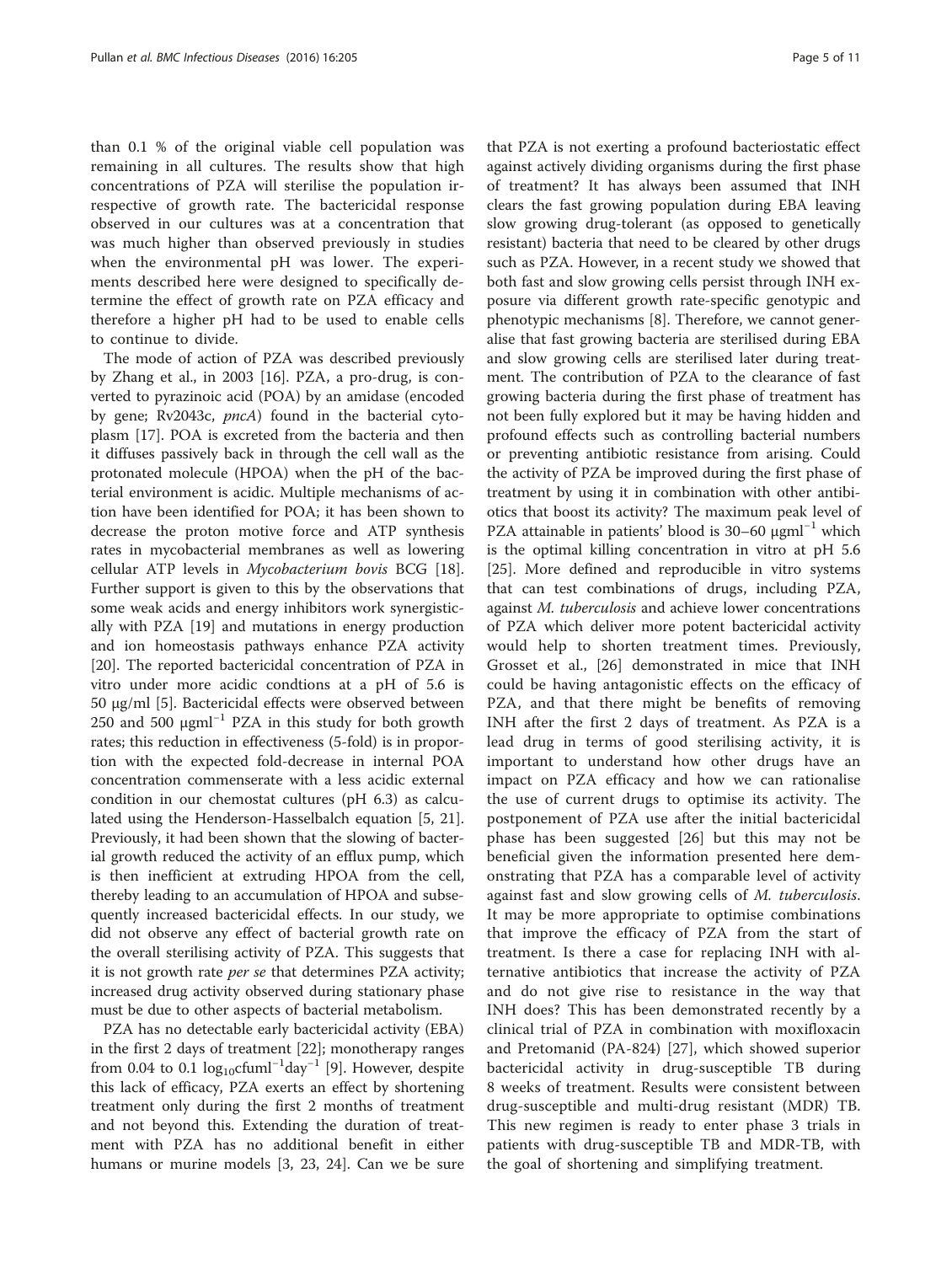### <span id="page-5-0"></span>Transcriptional analysis

Three distinct phases of response to PZA can be distinguished in cells growing at slow or fast growth rates (Fig. [1](#page-3-0), panels a & b, respectively) There was an initial loss of bacteria as PZA was added to the system at inhibitory levels (25 μgml<sup>-1</sup>; "bacteriostatic phase"), followed by a phase in which bacilli had adapted to the presence of PZA and were actively dividing in steady state ("recovery phase"). Finally a rapid loss of culture viability was observed once the levels of PZA became bactericidal ("bactericidal phase"). The most notable difference in the response to PZA between cells growing at the two growths rates was that the slow growing bacteria plateaued earlier in the recovery phase than the fast growers (Fig. [1](#page-3-0)). Global gene expression was analysed to see if the mechanisms of adaptation to pyrazinamde in the 'recovery phase' were different between bacilli cultured at different growth rates. RNA was extracted at time-points prior to PZA-addition ("pre-PZA phase" Fig. [1](#page-3-0).i)), during the bacteriostatic phase (4 h after the addition of 25 μgml<sup>-1</sup>, "bacteriostatic phase" Fig. [1.](#page-3-0)ii)), and during the recovery period (4 h after the addition of 100 μgml−<sup>1</sup> PZA, "early recovery phase" Fig. [1.](#page-3-0)iii), and 2 MGT after the addition of 100 μgml<sup>-1</sup> PZA, "late recovery phase" Figure.iv)). The RNA was analysed by whole genome DNA microarray and the data are deposited in ArrayExpress, accession no. E-MTAB-4093 [[15\]](#page-10-0). The two time-points within the recovery phase were selected to cover the overlap in the recovery periods for the two growth rates. The 4 h timepoint was early on in the recovery of the fast growers and mid-recovery for slow ("early recovery" Fig. [1.](#page-3-0)iii)), whereas the time-point at 2MGT after this was at the end of the recovery period for both growth rates ("late recovery" Fig. [1](#page-3-0).iv)). No genes were differentially expressed between the pre-PZA

case that encode either tRNAs or ribosomal protein components

phase (Fig. [1](#page-3-0).i)) and the bacteriostatic phase (Fig. [1.](#page-3-0)ii)) under slow growth using selection criteria of an Anova p-value of less than 0.05 and a minimum fold change of two. In contrast, four genes were up-regulated under fast growth between these phases: Rv2645 (uncharacterised), Rv2738c (uncharacterised), Rv3221 (biotynylated protein TB7.3), and Rv3018c (uncharacterised PPE family protein), (Additional file [1](#page-9-0): Table S1). Following this, comparisons were made between the pre-PZA phase and the recovery phases. There were 341 differentially expressed genes in the early recovery phase (Fig. [1.](#page-3-0)iii)) compared to pre-PZA phase (Fig. [1.](#page-3-0)i)) in slow growing cells, which consisted of 115 up-regulated genes and 226 downregulated genes (Fig. 2. & Additional file [1:](#page-9-0) Table S2). In the late-recovery phase (Fig. [1.](#page-3-0)iv)) there were 415 genes differentially expressed under slow growth, which consisted of 148 up-regulated genes and 267 downregulated genes (Fig. 2. & Additional file [1:](#page-9-0) Table S2). There were 85 shared up-regulated genes and 204 shared down-regulated genes across the two timepoints in the recovery phase (Fig. [1](#page-3-0) iii) and iv)) for slow growth (Fig. 2. & Additional file [1](#page-9-0): Table S2.). In the fastgrowing cultures there were only two differentially expressed genes in the early recovery phase (Fig. [1](#page-3-0).iii)), both of which were up-regulated. In the late recovery phase (Fig. [1](#page-3-0)iv)), 38 genes were differentially expressed, which consisted of 10 up-regulated genes and 28 downregulated genes (Fig. 2. & Additional file [1](#page-9-0): Table S3).

## Differentially expressed genes were enriched for functions encoding Ribosomal proteins and tRNAs

To determine whether differentialy expressed genes were significantly enriched for particular functions, functional annotation clustering reports were generated using the DAVID 6.7 bioinformatic resource [\[28\]](#page-10-0) with Uniprot IDs

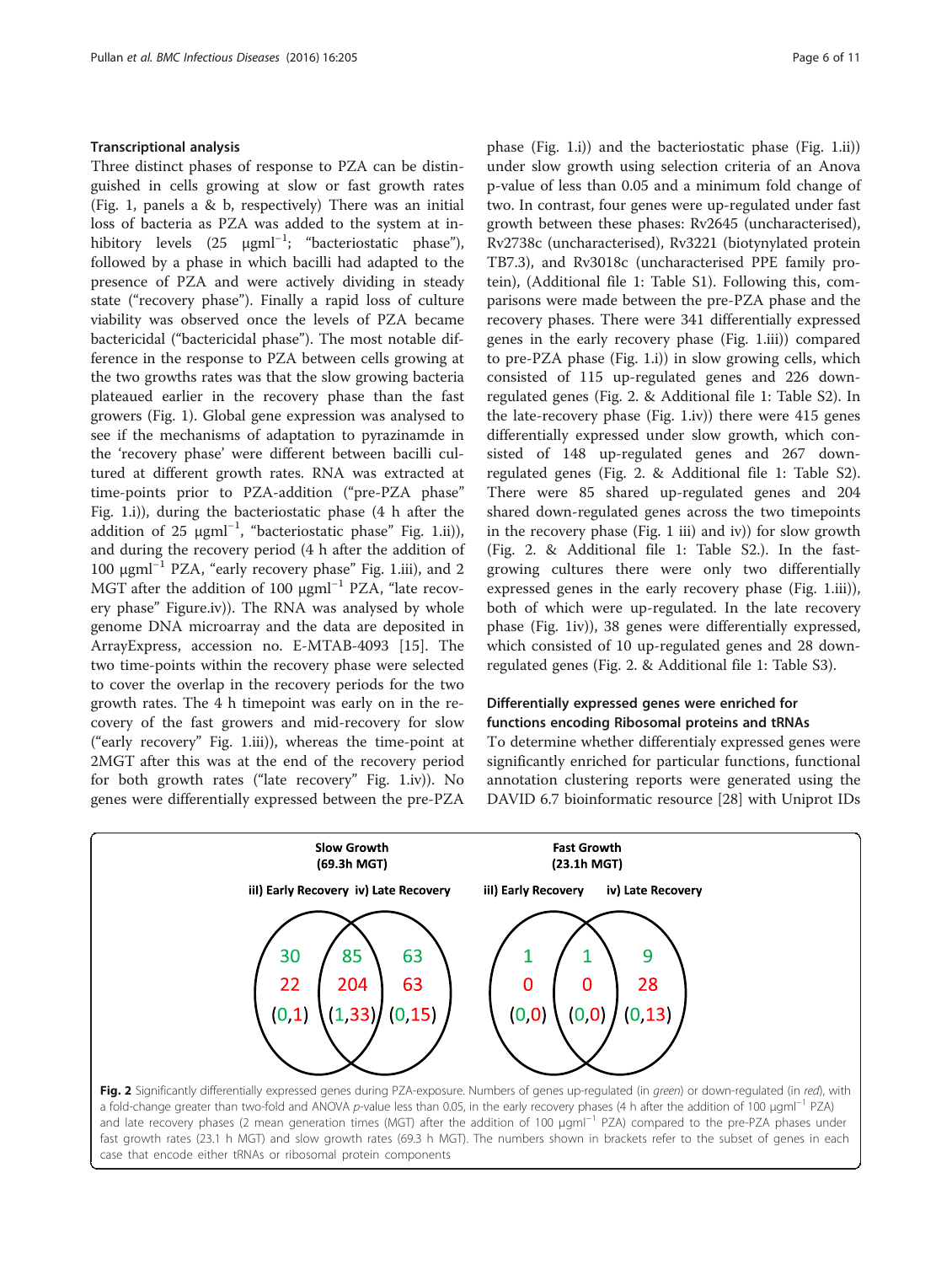as the input. A Bonferroni-corrected EASE-value cutoff of 0.01 (EASE-value being an alternative name for the one-tail Fisher Exact Probability Value used to measure gene-enrichment in annotation terms, compared to proportions of these genes encoded within the genome) was employed along with a minimum gene number per category of five genes (i.e. a category cannot be considered to be enriched unless at least five genes from a function are present). The functional annotation clustering report groups similar categories of annotations together into clusters. None of the up-regulated genes were significantly enriched for any functional categories. Under slow growth, the 226 down-regulated genes in the early recovery phase and the 267 down-regulated genes in the late recovery phase (Fig. [2](#page-5-0).) were significantly enriched in 15 categories as defined by the GO ontology database [[29\]](#page-10-0), the Protein Information Resource (PIR) [[30\]](#page-10-0), and the KEGG pathway database [\[31](#page-10-0)] (Table 1.). All 15 categories were clustered into a single group by DA-VID, and no other categories outside the group were enriched. All categories relate to ribosomal functions. From the fast growth rate cultures, there were no significantly enriched categories in the early recovery phase, but the 31 down-regulated genes in the late recovery phase (Fig. [2](#page-5-0).) showed significant enrichment for the same 15 ribosomal function related categories seen under slow growth conditions.

At a gene-specific level, during the early recovery phase, eight tRNA-encoding genes and 26-ribosomalprotein encoding genes were down-regulated in the slow growing cultures (Table 1, Fig. [2](#page-5-0). brackets, Table [2.](#page-7-0)), with a single up-regulated gene encoding a ribosomal protein (Rv2442, 50s ribosomal protein L21). In contrast, no genes of this function were differentially expressed in the fast growing cultures. By late recovery under slow growth, there were 17 tRNA-encoding genes and 31 ribosomal-protein encoding genes showing significant down-regulation compared to the pre-PZA phase. There were also 6 tRNA-encoding genes and seven ribosomal protein encodoing genes downregulated in the fast growing bacteria in the late recovery phase (Table [3](#page-8-0).). The delayed down-regulation seen during fast growth was co-incident with the delayed plateau in culture viability.

It is challenging to ascertain which of the PZA targets make the biggest contribution to cell death. With so many modes of action does PZA act predominantly upon the the same target and in all bacterial phenotypes under different growth conditions? Given the multiple modes of action, we were interested in which phenotypic mechanisms were employed by fast and slow growing bacilli to enable them to overcome the effects of the antibiotic and to observe any obvious growth-rate specific mechanisms. It was postulated previously that POA disrupts bacterial membrane energetics and inteferres

Table 1 DAVID Functional annotation clustering of genes that were down-regulated in M. tuberculosis exposed to PZA under different growth rates in early and late recovery

|                   |                                    | Slow growth (69.3 h MGT)            |                                       |                                    |                                       | Fast growth (23.1 h MGT)            |                                       |                                    |                                       |
|-------------------|------------------------------------|-------------------------------------|---------------------------------------|------------------------------------|---------------------------------------|-------------------------------------|---------------------------------------|------------------------------------|---------------------------------------|
|                   |                                    | Down-regulated<br>in early recovery |                                       | Down-regulated<br>in late recovery |                                       | Down-regulated<br>in early recovery |                                       | Down-regulated<br>in late recovery |                                       |
| Annotation scheme | Annotation                         | Count                               | Bonferroni<br>corrected<br>EASE-value | Count                              | Bonferroni<br>corrected<br>EASE-value | Count                               | Bonferroni<br>corrected<br>EASE-value | Count                              | Bonferroni<br>corrected<br>EASE-value |
| KEGG_PATHWAY      | ribosome                           | 25                                  | 4.00E-24                              | 28                                 | 1.70E-26                              | n/a                                 | n/a                                   | 7                                  | 4.20E-08                              |
| GOTERM_MF_FAT     | structural constituent of ribosome | 25                                  | 1.60E-21                              | 28                                 | 4.10E-25                              | n/a                                 | n/a                                   | 7                                  | 1.10E-08                              |
| SP_PIR_KEYWORDS   | ribonucleoprotein                  | 25                                  | 3.60E-21                              | 28                                 | 3.40E-24                              | n/a                                 | n/a                                   | 7                                  | 1.90E-06                              |
| GOTERM_MF_FAT     | rRNA-binding                       | 21                                  | 1.00E-20                              | 23                                 | 2.30E-23                              | n/a                                 | n/a                                   | $\overline{4}$                     | 1.10E-03                              |
| SP_PIR_KEYWORDS   | rRNA-binding                       | 21                                  | 7.80E-21                              | 23                                 | 4.30E-23                              | n/a                                 | n/a                                   | $\overline{4}$                     | 8.10E-03                              |
| SP_PIR_KEYWORDS   | ribosomal protein                  | 25                                  | 3.50E-20                              | 28                                 | 5.00E-23                              | n/a                                 | n/a                                   | 7                                  | 3.10E-06                              |
| GOTERM_MF_FAT     | structural molecule activity       | 25                                  | 5.50E-20                              | 28                                 | 2.60E-23                              | n/a                                 | n/a                                   | 7                                  | 2.50E-08                              |
| GOTERM_CC_FAT     | ribosome                           | 25                                  | 2.50E-19                              | 28                                 | 1.30E-21                              | n/a                                 | n/a                                   | 7                                  | 9.80E-05                              |
| GOTERM_CC_FAT     | ribonucleoprotein complex          | 25                                  | 8.80E-19                              | 28                                 | 5.60E-21                              | n/a                                 | n/a                                   | 7                                  | 1.30E-04                              |
| GOTERM_BP_FAT     | translation                        | 29                                  | 1.10E-17                              | 32                                 | 1.00E-19                              | n/a                                 | n/a                                   | 7                                  | 9.20E-06                              |
| SP_PIR_KEYWORDS   | RNA-binding                        | 22                                  | 7.50E-16                              | 25                                 | 1.50E-18                              | n/a                                 | n/a                                   | 4                                  | 4.50E-02                              |
| GOTERM_MF_FAT     | RNA binding                        | 26                                  | 1.80E-14                              | 27                                 | 1.80E-14                              | n/a                                 | n/a                                   | 5                                  | 1.50E-03                              |
| GOTERM_CC_FAT     | ribosomal subunit                  | 10                                  | 8.60E-09                              | 10                                 | 3.60E-08                              | n/a                                 | n/a                                   | 4                                  | 3.20E-03                              |

A corrected EASE-value of 0.01 and minimum gene number per category of five was used to perform functional annotation clustering on all down-regulated genes in the early recovery phase (4 h after the addition of 100 μgml<sup>-1</sup> PZA) or the late recovery phase (2 MGT after the addition of 100 μgml<sup>-1</sup> PZA) compared to the pre-PZA phase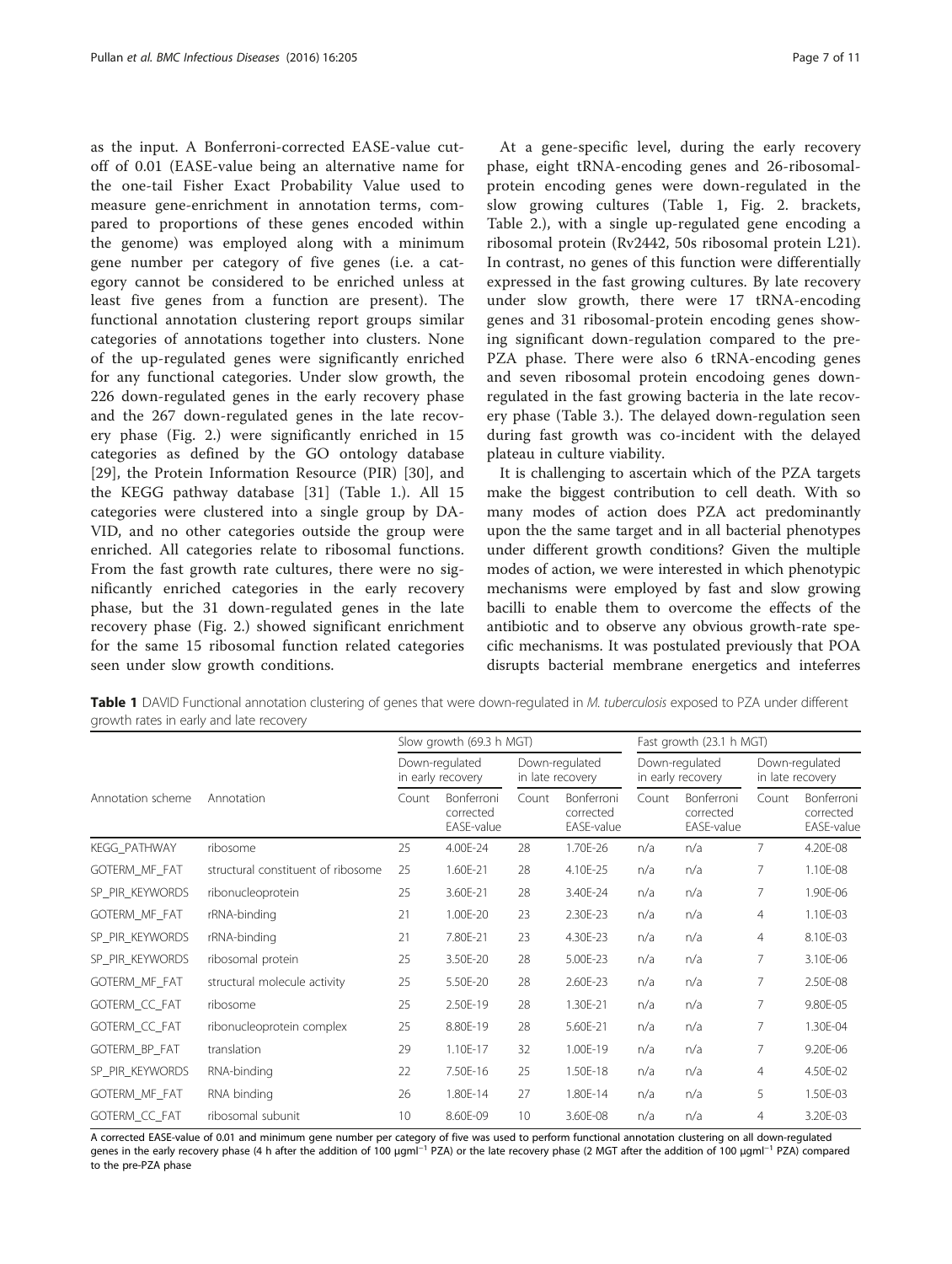| Gene expression fold change from<br>pre-PZA to early recovery phase<br>$(100 \text{ µgm}^{-1} \text{ for } 4 \text{ h})$ | Gene expression fold change from<br>pre-PZA to iv) late recovery phase<br>$(100 \text{ µgm}^{-1} \text{ for } 2 \text{ MGT})$ | Gene name     | UniProt ID | Annotation                       |
|--------------------------------------------------------------------------------------------------------------------------|-------------------------------------------------------------------------------------------------------------------------------|---------------|------------|----------------------------------|
| $-4.81$                                                                                                                  | $-11.22$                                                                                                                      | tRNA-Val      |            | tRNA-Val                         |
| $-3.23$                                                                                                                  | $-10.01$                                                                                                                      | tRNA-Glu      |            | tRNA-Glu                         |
| $-3.99$                                                                                                                  | $-9.34$                                                                                                                       | tRNA-Lys      |            | tRNA-Lys                         |
| $-5.13$                                                                                                                  | $-8.95$                                                                                                                       | Rv0700        | P0A5X0     | 30S ribosomal protein S10        |
| $-2.63$                                                                                                                  | $-8.62$                                                                                                                       | tRNA-Gly      |            | tRNA-Gly                         |
| $-3.52$                                                                                                                  | $-8.60$                                                                                                                       | tRNA-Thr      |            | tRNA-Thr                         |
| $-4.86$                                                                                                                  | $-8.15$                                                                                                                       | tRNA-Arg      |            | tRNA-Arg                         |
| $-5.22$                                                                                                                  | $-7.36$                                                                                                                       | Rv0704        | P95052     | 50S ribosomal protein L2         |
| $-4.49$                                                                                                                  | $-7.33$                                                                                                                       | tRNA-Met      |            | tRNA-Met                         |
| $-4.68$                                                                                                                  | $-6.35$                                                                                                                       | Rv0703        | P95051     | 50S ribosomal protein L23        |
| $-4.29$                                                                                                                  | $-6.16$                                                                                                                       | <b>Rv1298</b> | P66187     | 50S ribosomal protein L31        |
| $-1.65$                                                                                                                  | $-6.13$                                                                                                                       | tRNA-Leu      |            | tRNA-Leu                         |
| $-2.33$                                                                                                                  | $-5.97$                                                                                                                       | tRNA-Ser      |            | tRNA-Ser                         |
| $-4.08$                                                                                                                  | $-5.88$                                                                                                                       | Rv0710        | P95058     | 30S ribosomal protein S17        |
| $-1.65$                                                                                                                  | $-5.43$                                                                                                                       | tRNA-Pro      |            | tRNA-Pro                         |
| $-3.70$                                                                                                                  | $-5.20$                                                                                                                       | Rv0705        | P0A5X4     | 30S ribosomal protein S19        |
| $-1.44$                                                                                                                  | $-4.83$                                                                                                                       | tRNA-Tyr      |            | tRNA-Tyr                         |
| $-3.56$                                                                                                                  | $-4.82$                                                                                                                       | Rv0709        | P95057     | 50S ribosomal protein L29        |
| $-4.32$                                                                                                                  | $-4.82$                                                                                                                       | Rv0702        | P60729     | 50S ribosomal protein L4         |
| $-3.99$                                                                                                                  | $-4.72$                                                                                                                       | Rv0722        | P66181     | 50S ribosomal protein L30        |
| $-3.09$                                                                                                                  | $-4.66$                                                                                                                       | Rv0701        | P60442     | 50S ribosomal protein L3         |
| $-3.76$                                                                                                                  | $-4.17$                                                                                                                       | Rv0716        | P62403     | 50S ribosomal protein L5         |
| $-3.32$                                                                                                                  | $-3.98$                                                                                                                       | Rv0717        | POA5X2     | 30S ribosomal protein S14 type Z |
| $-3.48$                                                                                                                  | $-3.79$                                                                                                                       | Rv0682        | P41196     | 30S ribosomal protein S12        |
| $-3.01$                                                                                                                  | $-3.69$                                                                                                                       | Rv0715        | P60627     | 50S ribosomal protein L24        |
| 1.03                                                                                                                     | $-3.68$                                                                                                                       | tRNA-Cys      |            | tRNA-Cys                         |
| $-3.45$                                                                                                                  | $-3.61$                                                                                                                       | Rv1643        | P66105     | 50S ribosomal protein L20        |
| $-2.99$                                                                                                                  | $-3.56$                                                                                                                       | Rv0723        | P95071     | 50S ribosomal protein L15        |
| $-1.44$                                                                                                                  | $-3.38$                                                                                                                       | tRNA-Trp      |            | tRNA-Trp                         |
| $-2.97$                                                                                                                  | $-3.32$                                                                                                                       | Rv2412        | P66505     | 30S ribosomal protein S20        |
| $-3.07$                                                                                                                  | $-3.22$                                                                                                                       | Rv0683        | P41194     | 30S ribosomal protein S7         |
| $-4.07$                                                                                                                  | $-3.05$                                                                                                                       | Rv0718        | P66625     | 30S ribosomal protein S8         |
| $-3.13$                                                                                                                  | $-3.04$                                                                                                                       | Rv1642        | P66271     | 50S ribosomal protein L35        |
| $-2.59$                                                                                                                  | $-3.02$                                                                                                                       | Rv0714        | P66069     | 50S ribosomal protein L14        |
| $-2.79$                                                                                                                  | $-2.92$                                                                                                                       | Rv0707        | POA5X6     | 30S ribosomal protein S3         |
| $-1.06$                                                                                                                  | $-2.91$                                                                                                                       | 5S_rRNA       |            | ribosomal RNA                    |
| $-2.44$                                                                                                                  | $-2.91$                                                                                                                       | Rv0721        | P66574     | 30S ribosomal protein S5         |
| 1.03                                                                                                                     | $-2.84$                                                                                                                       | tRNA-Asp      |            | tRNA-Asp                         |
| $-1.14$                                                                                                                  | $-2.67$                                                                                                                       | tRNA-His      |            | tRNA-His                         |
| $-1.10$                                                                                                                  | $-2.65$                                                                                                                       | tRNA-Phe      |            | tRNA-Phe                         |
| $-1.45$                                                                                                                  | $-2.64$                                                                                                                       | tRNA-Ile      |            | tRNA-Ile                         |
| 1.00                                                                                                                     | $-2.45$                                                                                                                       | 23S rRNA      |            | ribosomal RNA                    |

−1.41 −2.39 Rv0640 P66056 50S ribosomal protein L11

<span id="page-7-0"></span>Table 2 Ribosomal and tRNA associated genes down-regulated in M. tuberculosis exposed to PZA under slow growth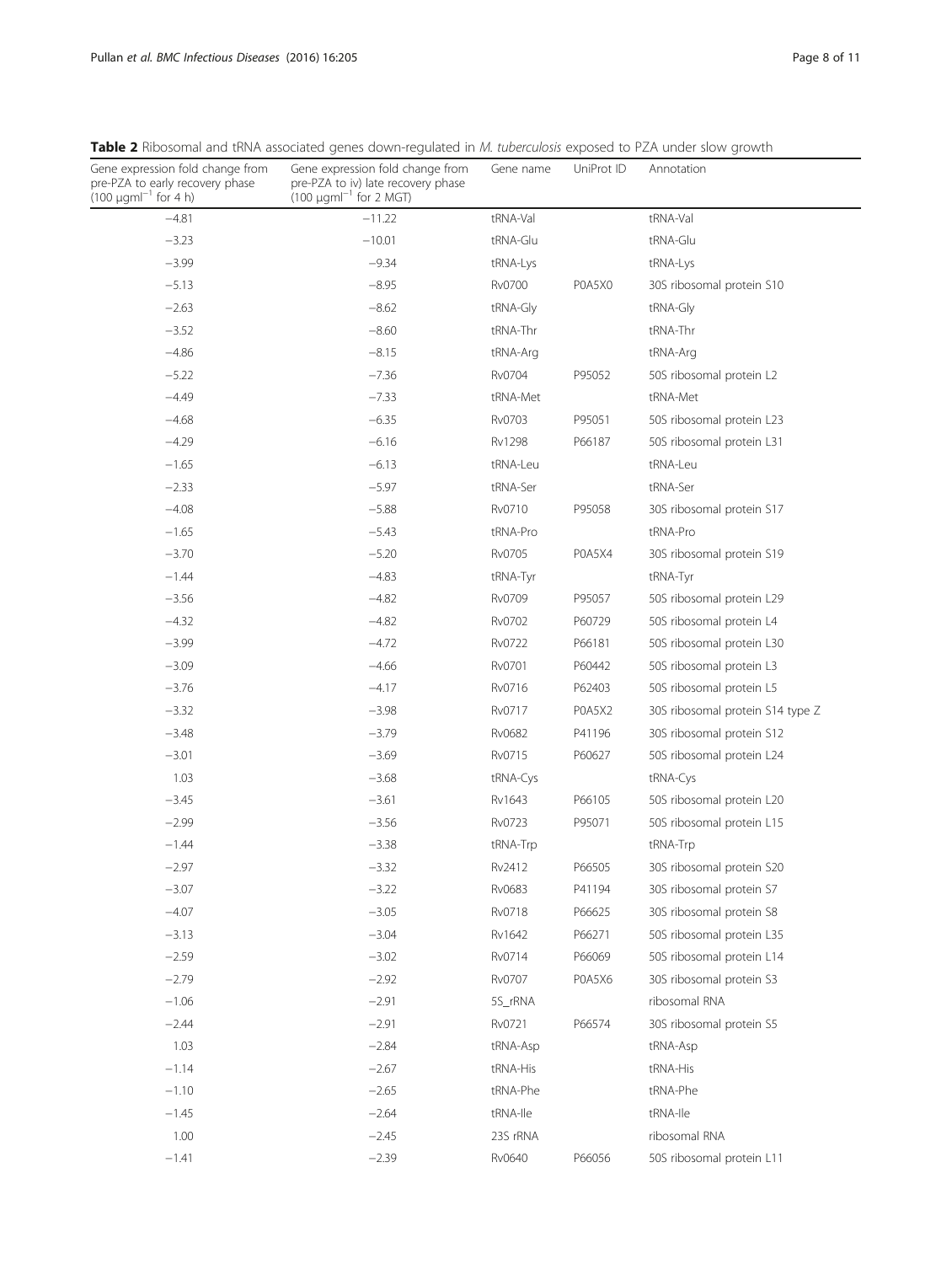| 1.00    | $-2.27$ | 16S rRNA |        | Ribosomal RNA                            |
|---------|---------|----------|--------|------------------------------------------|
| $-2.01$ | $-2.27$ | Rv0720   | P66076 | 50S ribosomal protein L18                |
| $-1.84$ | $-2.17$ | Rv0719   | P66311 | 50S ribosomal protein L6                 |
| $-2.15$ | $-2.07$ | Rv0055   | P69230 | 30S ribosomal protein S18 1              |
| $-1.67$ | $-2.03$ | Rv1630   | O06147 | 30S ribosomal protein S1                 |
| $-2.35$ | $-1.92$ | Rv1644   | P94978 | possible 23S rRNA methyltransferase tsnR |

<span id="page-8-0"></span>Table 2 Ribosomal and tRNA associated genes down-regulated in M. tuberculosis exposed to PZA under slow growth (Continued)

Genes encoding tRNAs or ribosome component proteins that were down-regulated by at least two fold (with an ANOVA p -value of less than 0.05) in M. tuberculosis under slow growth in the early recovery phase (4 h after the addition of 100 μgml−<sup>1</sup> PZA) and/or the late recovery phase (2 MGT after the addition of 100 μgml−<sup>1</sup> PZA) compared to the pre-PZA phase

with energy production [\[16](#page-10-0)]. Stationary phase bacilli might have a lower membrane potential than actively dividing log-phase bacteria, which could explain the increased activity of PZA against stationary phase bacteria observed previously. No gene expression changes were observed for genes encoding functions related to membrane potential. Bacilli in fast and slow growth cultures may not have exhibited much difference in membrane potential explaining the similar response to PZA-exposure. Understanding the specific differences between bacterial stationary phase and slow growth might enable us to dissect out the range of activities that PZA has against bacilli in different phenotypic states. Fast growers and slow growers were adapting to PZA-exposure via very similar mechanisms. The only functions that were differentially expressed under each growth rate, that were also enriched for function using DAVID analyses, were genes encoding tRNA, 50S and 30S ribosomal

proteins, which were down-regulated during the recovery phase. This may go some way to explaining why the populations at both growth rates were adapting and establishing new steady-states, but at a lower cell density. The maximum cell number sustainable on the available nutrient was simply less because of a reduction in level of protein that was being translated leading to a subsequent decrease in available target. Recently, Shi et al., [[32\]](#page-10-0) found that POA binds the ribosomal protein S1 (RspA), which is a vital protein for trans-translation, and inhibits the trans-translation activity required for efficient protein synthesis. Mutations in rpsA (gene Rv1630) result in PZA-resistance, and are alternative mechanisms of resistance to mutations in pncA [\[33](#page-10-0)–[35](#page-10-0)]. Trans-translation is essential for rescuing stalled ribosomes during translation in non-replicating organisms and inhibition of this process could be one mechanisms by which PZA targets persisting organisms. Bacteria require trans-translation to respond

|  |  |  |  |  | Table 3 Ribosomal and tRNA associated genes down-regulated in <i>M. tuberculosis</i> exposed to PZA under fast growth |  |  |  |  |  |  |  |
|--|--|--|--|--|-----------------------------------------------------------------------------------------------------------------------|--|--|--|--|--|--|--|
|--|--|--|--|--|-----------------------------------------------------------------------------------------------------------------------|--|--|--|--|--|--|--|

| Fold change from pre-PZA to<br>early recovery phase<br>$(100 \mu gml^{-1}$ for 4 h) | Fold change from pre-PZA<br>to late recovery phase<br>$(100 \mu g m)^{-1}$ for 2 MGT) | Gene name | UniProt ID | Annotation                |  |  |
|-------------------------------------------------------------------------------------|---------------------------------------------------------------------------------------|-----------|------------|---------------------------|--|--|
| 1.12                                                                                | $-2.03$                                                                               | tRNA-Glu  |            | tRNA-Glu                  |  |  |
| $-1.45$                                                                             | $-2.07$                                                                               | Rv0704    | P95052     | 50S ribosomal protein L2  |  |  |
| $-1.43$                                                                             | $-2.10$                                                                               | Rv0723    | P95071     | 50S ribosomal protein L15 |  |  |
| $-1.02$                                                                             | $-2.11$                                                                               | tRNA-Thr  |            | tRNA-Thr                  |  |  |
| $-1.07$                                                                             | $-2.20$                                                                               | tRNA-Lys  |            | tRNA-Lys                  |  |  |
| $-1.12$                                                                             | $-2.26$                                                                               | tRNA-Arg  |            | tRNA-Arg                  |  |  |
| $-1.55$                                                                             | $-2.31$                                                                               | Rv0703    | P95051     | 50S ribosomal protein L23 |  |  |
| $-1.60$                                                                             | $-2.33$                                                                               | Rv0700    | POA5XO     | 30S ribosomal protein S10 |  |  |
| $-1.51$                                                                             | $-2.40$                                                                               | Rv0722    | P66181     | 50S ribosomal protein L30 |  |  |
| $-1.14$                                                                             | $-2.42$                                                                               | tRNA-Val  |            | tRNA-Val                  |  |  |
| $-1.79$                                                                             | $-2.45$                                                                               | Rv0709    | P95057     | 50S ribosomal protein L29 |  |  |
| $-1.90$                                                                             | $-2.72$                                                                               | Rv0710    | P95058     | 30S ribosomal protein S17 |  |  |
| $-1.10$                                                                             | $-2.04$                                                                               | tRNA-Met  |            | tRNA-Met                  |  |  |

Genes encoding tRNAs or ribosome component proteins that were down-regulated by at least two fold (with an ANOVA p -value of less than 0.05) in M. tuberculosis under fast growth in the early recovery phase (4 h after the addition of 100 μgml<sup>-1</sup> PZA) and/or the late recovery phase (2 MGT after the addition of 100 μgml−<sup>1</sup> PZA) compared to the pre-PZA phase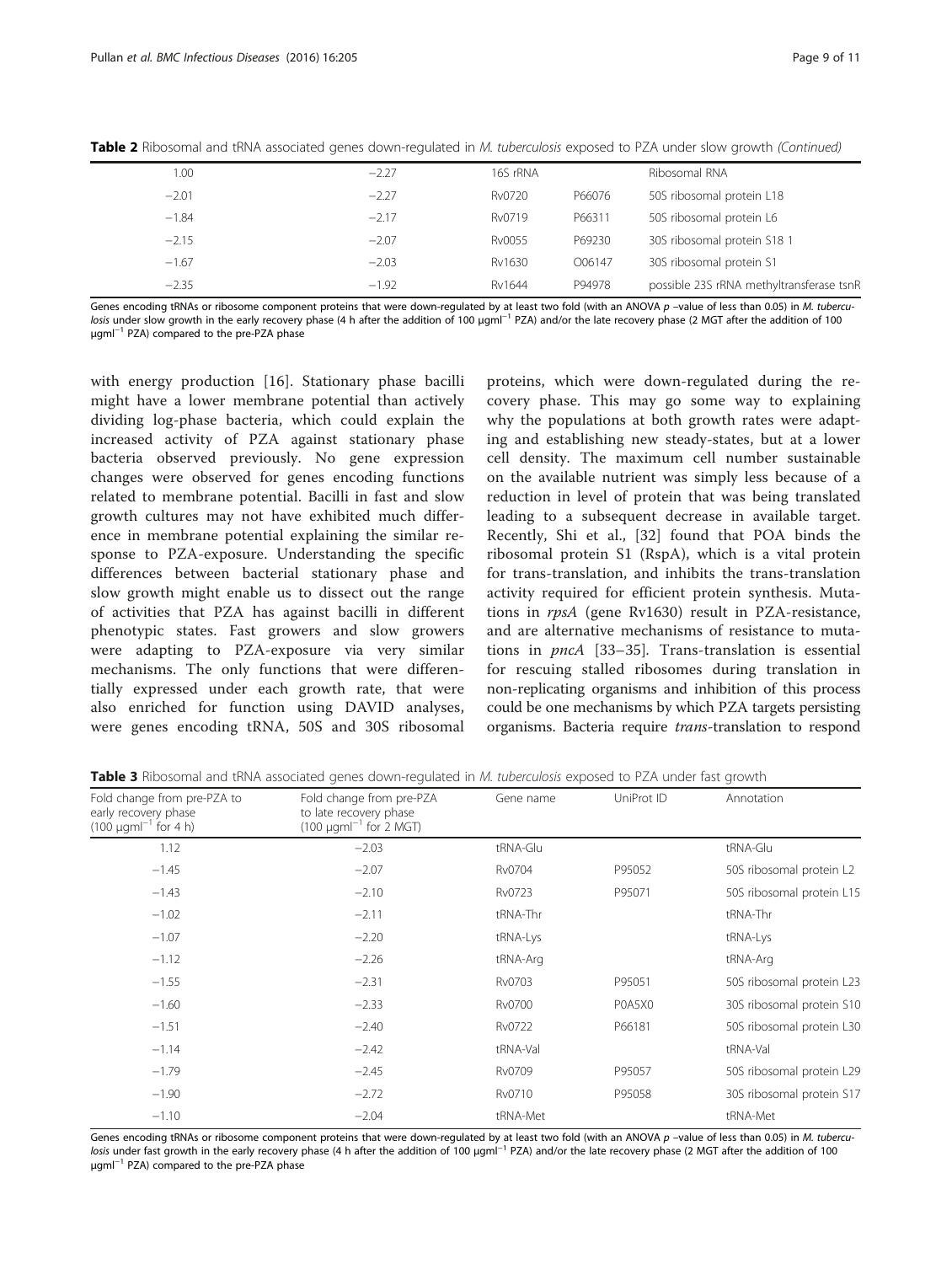<span id="page-9-0"></span>to stress, pathogenesis, and differentiation, which indicates that fast growing organisms also require trans-translation to overcome stress [[36](#page-10-0)]. Based on this mode of action for PZA, it follows that fast-growing organisms would be targeted by PZA. Increased PZA efficacy against fast growing cells could be enabled by potentiators that create stress/ reduce metabolism, such as energy inhibitors, in fast growers [\[37, 38\]](#page-10-0).

The recovery period co-incident with the downregulation of ribosomal protein encoding genes seen in this study might reflect a mechanism to reduce the production of toxic proteins caused by the inhibition of trans-translation [[39](#page-10-0)]. Alternatively adaptation may have occurred through an increase in the mutant frequency and diversity of mutations as previously shown in the adaptation of fast and slow growing M. tuberculosis to INH exposure and we would expect (as shown for INH-exposure) that there would be a difference in the mutant profile between the two different growth rates. Much is understood about how M. tuberculosis adapts to PZA-exposure by the development of resistance mutations in pncA and more recently mutations have been shown in *panD* [[20](#page-10-0)], which encodes aspartate-alpha-decarboxylase involved in the synthesis of β-alanine that is a precursor for pantothenate and co-enzyme-A biosynthesis [[40](#page-10-0)] and may be yet another target for PZA.

## Conclusions

PZA has an equivalent level of activity against fast growing and slow growing M. tuberculosis under the conditions tested here. Both populations appeared to adapt to PZA-exposure via reduced expression of tRNA, 50S, and 30S ribosomal proteins. Understanding the subtle differences between bacterial growth rate and growth phase will enable us to dissect out the range of activities that PZA has against bacilli in different phenotypic states and aid the development of drug combinations containing PZA. The contribution of PZA to the clearance of actively dividing bacilli during the first phase of treatment has not been fully explored. However, the findings from this study show that PZA has utility against fast growing bacteria and it demonstrates that the assessment of drug combinations containing PZA, used early in treatment, warrants further investigation.

Ethics approval and consent to participate Not applicable.

Consent for publication Not applicable.

## Availability of data and materials

The datasets supporting the conclusions of this article are available in the ArrayExpress repository at [https://](https://www.ebi.ac.uk/arrayexpress/experiments/E-MTAB-4093/) [www.ebi.ac.uk/arrayexpress/experiments/E-MTAB-4093/](https://www.ebi.ac.uk/arrayexpress/experiments/E-MTAB-4093/) Data are also included in the Additional file 1.

## Additional file

[Additional file 1:](dx.doi.org/10.1186/s12879-016-1533-z) Supplementary tables, S1, S2 and S3. Differentially regulated transcripts in the fast cultures during bacteriostatic and recovery phase compared to pre-PZA phase, and in the slow cultures during recovery phase compared to pre-PZA phase. (XLSX 55 kb)

#### Abbreviations

CMM Mod2: CAMR mycobacterium medium; EBA: early bactericidal activity; GTC: guanidine thiocyanate; INH: isoniazid; M. tuberculosis: Mycobacterium tuberculosis; MDR: multi-drug resistance; MGT: mean generation time; MIC: minimum inhibitory concentration; OD: optical density; POA: pyrazinoic acid; PZA: pyrazinamide; TB: tuberculosis.

#### Competing interests

There are no competing interest; financial or otherwise.

#### Authors' contributions

STP, JCA, KAH, RD, CLH-D carried out the chemostat studies. STP, RD, & REJ carried out the microarray, statistical analyses, and data submission. JB conceived of the study and STP, JB, JCA, & PDM participated in its design. STP, REJ, PDM, & JB contributed to the writing of the manuscript and all authors approved the final version.

#### Acknowledgements

The authors would like to dedicate this paper to the memory of Kim Hatch, who made a substantial contribution to the chemostat studies described here, but sadly she passed away before this work could be published.

#### Funding

Funding was received from Department of Health Grant in Aid and the National Institute of Health Research. The views expressed in this publication are those of the authors and not necessarily those of Public Health England, the National Institute for Health Research, or the Department of Health. The research leading to these results also received funding from the Innovative Medicines Initiative Joint Undertaking under grant agreement n°115337, resources of which are composed of financial contribution from the European Union's Seventh Framework Programme (FP7/2007-2013) and EFPIA companies' in kind contribution.

#### Author details

<sup>1</sup>Public Health England, National Infection Service, Porton Down, Salisbury, Wiltshire SP4 0JG, UK. <sup>2</sup>School of Biological Sciences, University of East Anglia, Norwich Research Park NR4 7TJ, UK.

#### Received: 8 December 2015 Accepted: 29 April 2016 Published online: 17 May 2016

#### References

- 1. Short-course chemotherapy in pulmonary tuberculosis. A controlled trial by the British Thoracic and Tuberculosis Association. Lancet (London, England). 1976;2:1102–4.
- 2. Mitchison DA. The action of antituberculosis drugs in short-course chemotherapy. Tubercle. 1985;66:219–25.
- 3. Zhang Y, Mitchison D. The curious characteristics of pyrazinamide: a review. Int J Tuberc Lung Dis. 2003;7:6–21.
- 4. Peterson ND, Rosen BC, Dillon NA, Baughn AD. Uncoupling environmental pH and intrabacterial acidification from pyrazinamide susceptibility in Mycobacterium tuberculosis. Antimicrob Agents Chemother. 2015;59:7320–6.
- 5. Zhang Y, Permar S, Sun Z. Conditions that may affect the results of susceptibility testing of Mycobacterium tuberculosis to pyrazinamide. J Med Microbiol. 2002;51:42–9.